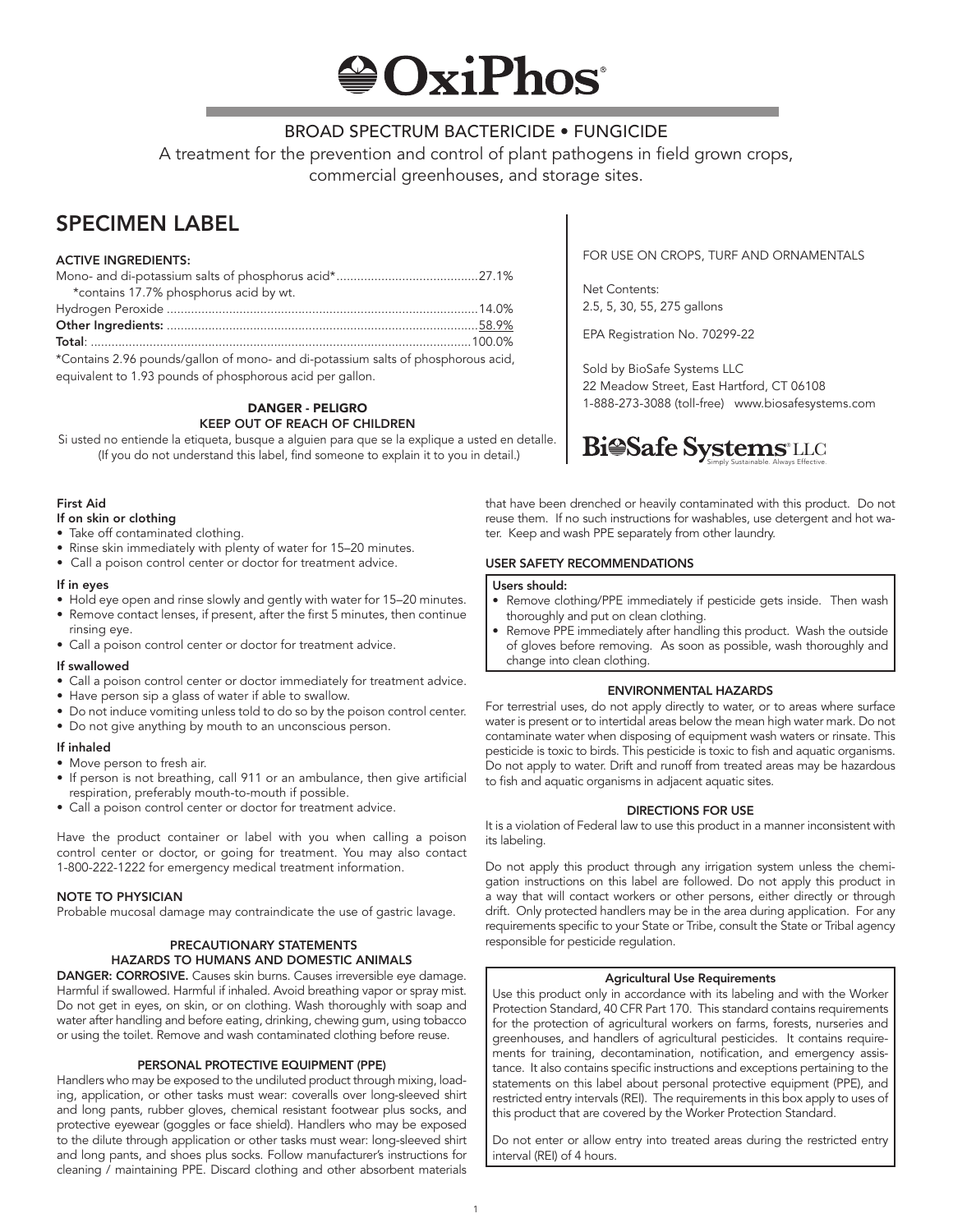PPE required for early entry into treated areas that is permitted under the Worker Protection Standard and that involves contact with anything that has been treated such as plants, soil, or water, is:

Long-sleeved shirt and long pants

Waterproof gloves

Shoes plus socks

There is a restricted entry of zero (0) hours for chemigation, pre-plant dip, seed treatment, soil drench, soil incorporation, tree injection or paint, or other non-spraying application methods when used in enclosed environments such as glasshouses and greenhouses.

For field applications:

Keep unprotected persons out of treated areas until sprays have dried.

Engineering Controls Statement: When handlers use closed systems, enclosed cabs, or aircraft in a manner that meets the requirements listed in the Worker Protection Standard (WPS) for agricultural pesticides [40 CFR 170.240(d) (4-5)], the handler PPE requirements may be reduced or modified as specified in the WPS.

#### Non-Agricultural Use Requirements

The requirements in this box apply to uses of this product that are not within the scope of the Worker Protection Standard for agricultural pesticides (40 CFR Part 170). The WPS applies when this product is used to produce agricultural plants on farms, forests, nurseries or greenhouses. For other uses including golf courses and other non-agricultural uses, do not enter treated areas without protective clothing until sprays have dried.

#### APPLICATION DIRECTIONS

- Mixing this product with certain surfactants, foliar fertilizers, or other pesticides can cause crop injury. Determine crop sensitivity to a particular combination by spraying a small area of foliage and fruit. Evaluate 3 to 7 days later for adverse effects.
- Do not use at higher than labeled rates as leaf burn may result. Not every species or variety of ornamental plant has been tested for its tolerance to this product. Since OxiPhos has not been tested on all plant species, it is always advisable to test OxiPhos on a few plants before treating large numbers.
- Determine the compatibility of this product with any other product by mixing approximately 1 pint of this product spray solution with other products in the same proportion and order as the contemplated use. The mixture will typically show signs of incompatibility within 5 to 15 minutes. Do not use this mixture if any signs of incompatibility appear. If a tank mixture is being considered, read and follow all directions and precautions on this product label and on the labels of any products that will be used in the tank mixture.
- Mixing of this product with other products has been known to increase the salt content and the potential for fruit burn. Environmental factors that could exasperate burn potential include applying product during the following conditions: 1) temperatures above 90°F, 2) shortly after a rain event, 3) during color break of the fruit. Apply with extreme caution when these conditions exist. Determine crop sensitivity to these factors by spraying small areas of foliage and fruit. Evaluate 7 to 10 days later for adverse effects. ff

#### APPLICATION INSTRUCTIONS CROPS AND DISEASES (ALPHABETICAL BY CROP GROUPING)

| Crop                                           | <b>Disease</b>                                                                           | Application<br>Method             | Rate                    | <b>Directions</b>                                                                                                                                                                                                                                                        |
|------------------------------------------------|------------------------------------------------------------------------------------------|-----------------------------------|-------------------------|--------------------------------------------------------------------------------------------------------------------------------------------------------------------------------------------------------------------------------------------------------------------------|
| Alfalfa                                        | <b>Bacterial Wilt</b><br>Downy Mildew                                                    | Foliar Spray                      | $2.5 - 5.0$<br>Quarts/A | Applyproductasadilutespray(Nottoexceed2.5%v/v(1:40)<br>concentration inwater). Ensure complete coverage offoliage.<br>Repeat applications on 7-14 day interval.                                                                                                          |
| Asparagus                                      | Crown Rot and<br>Asparagus Spear Lime<br>(Phytophthora spp.)                             | Foliar Spray                      | $2.5 - 5.0$<br>Quarts/A | Apply to ferns that have 2-3 inches of new growth. Do not<br>apply to ferns that are starting to die down. Established<br>plantings, start applications when conditions are favorable<br>to disease (cool wet conditions). Ensure thorough coverage.                     |
| Avocado                                        |                                                                                          | Trunk Spray                       | $2.5 - 5.0$<br>Quarts/A | For trunk spray, thoroughly wet the lesions present on the<br>trunk. Also, spray thoroughly on any fresh wounds from<br>pruning. Repeat applications as required.                                                                                                        |
|                                                |                                                                                          | Foliar Spray                      |                         | For foliar spray, apply product as a dilute spray (Not to ex-<br>ceed 2.5% v/v (1:40) concentration in water). Spray to run-<br>off as required. Repeat applications on 7-14 day interval.                                                                               |
|                                                | Canker and Crown Rot<br>(Phytophthora citricola)<br>Root Rot (Phytophthora<br>cinnamomi) | Trunk Injection                   |                         | As a trunk injection, use 6 teaspoons per linear yard of<br>canopy width or 2 inch of trunk diameter at breast height<br>(DBH). Inject directly into tree. Repeat 2-4 times a year<br>as required. Follow injection equipment instructions when<br>applying the product. |
|                                                |                                                                                          | Root Dip                          |                         | As a pre-plant root dip, use 2.0 Quarts per 100 gallons of<br>water and dip the roots for at least 30 seconds. Plant within<br>24 hrs. after dipping.                                                                                                                    |
|                                                |                                                                                          | Irrigation<br>(Sprinkler or Drip) |                         | When applying through irrigation, make first application<br>immediately after planting and repeat applications on<br>14-21 day interval.                                                                                                                                 |
| <b>Berries:</b><br>Bacterial Blight/Canker     |                                                                                          | Foliar Spray                      |                         | As a foliar spray, apply product as a dilute spray (Not to<br>exceed 2.5% v/v (1:40) concentration in water). Ensure<br>complete coverage of foliage. Repeat applications on<br>7-14 day interval.                                                                       |
| Blackberry, Blueberry,<br>Cranberry, Raspberry | Downy Mildew<br>Root Rot<br>(Phytophthora spp.)                                          | Root Dip                          | $2.5 - 5.0$<br>Quarts/A | As a pre-plant dip, mix 2.0 Quarts per 100 gallons of wa-<br>ter and dip the roots for at least 30 seconds. Plant within<br>24 hrs after dipping.                                                                                                                        |
|                                                |                                                                                          | Irrigation<br>(Overhead or Drip)  |                         | When applying through irrigation, make first application<br>immediately after planting (for new plantings) and repeat<br>on a 2-3 week interval as required.                                                                                                             |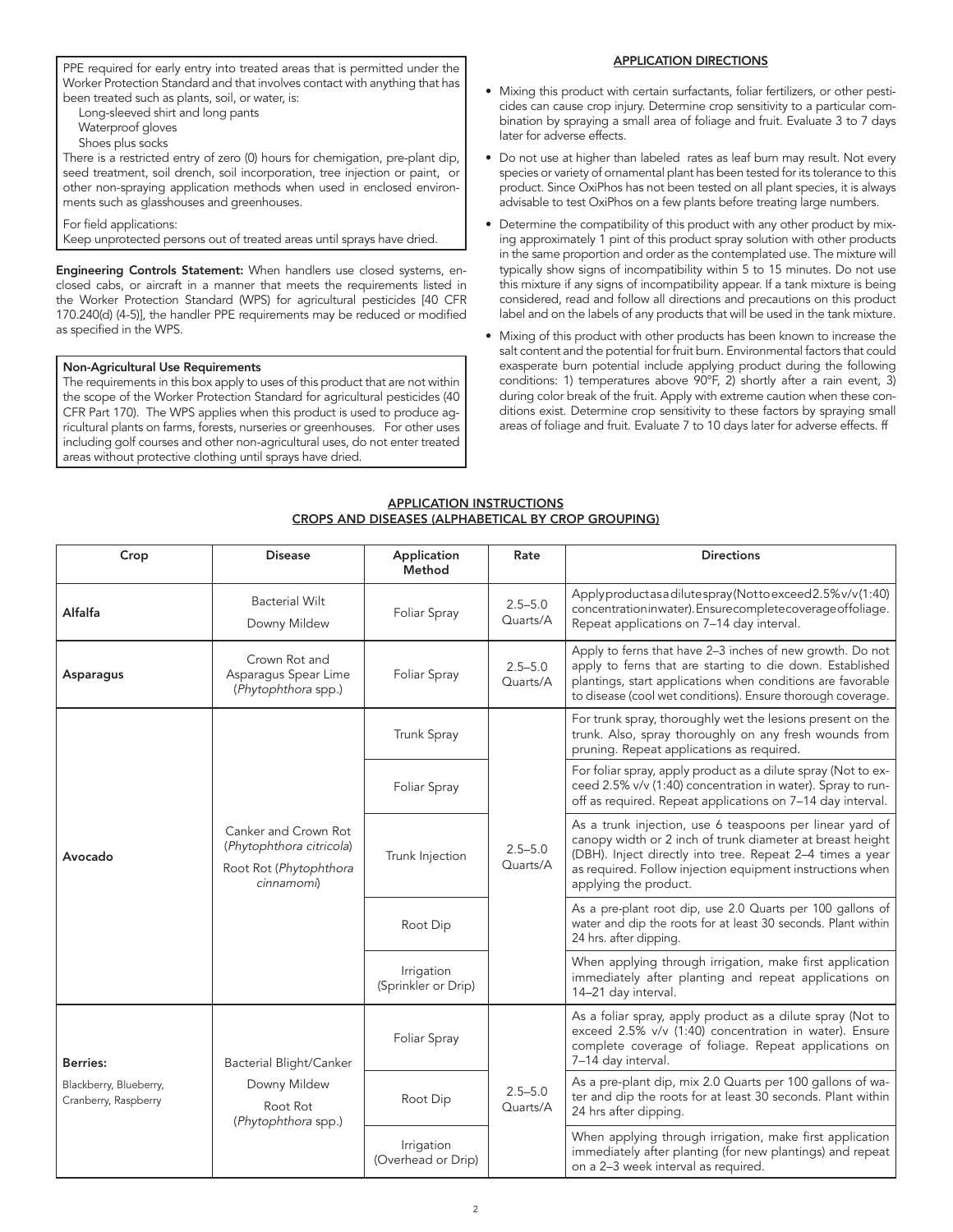| <b>Bulb Vegetables:</b><br>Garlic, Green Onions, Leeks,                                                                                                           | <b>Bacterial Leaf Blight</b><br><b>Bacterial Soft Rot</b>                                                                                        | Foliar Spray                                     |                         | As a foliar spray, apply product as a dilute spray (Not to<br>exceed 2.5% v/v (1:40) concentration in water). Ensure<br>complete coverage of foliage. Repeat applications on<br>7-14 day interval.                                      |
|-------------------------------------------------------------------------------------------------------------------------------------------------------------------|--------------------------------------------------------------------------------------------------------------------------------------------------|--------------------------------------------------|-------------------------|-----------------------------------------------------------------------------------------------------------------------------------------------------------------------------------------------------------------------------------------|
| Onions, Scallions, Shallots                                                                                                                                       | Downy Mildew                                                                                                                                     | Irrigation<br>(Overhead or Drip)                 | Quarts/A                | For Bacterial Soft Rot control, start applications when<br>onions start to bulb an d repeat applications on 14-21 day<br>interval until harvest.                                                                                        |
| <b>Cereal Grains</b><br>& Commodities:<br>Barley, Corn (field), Millet, Oats,<br>Popcorn, Rice, Rye, Sorghum<br>(Milo), Soybeans, Sweet Corn,<br>Wheat, Wild Rice | <b>Bacterial Blight</b><br>Downy Mildew                                                                                                          | Foliar Spray                                     | $2.5 - 5.0$<br>Quarts/A | Apply product as a dilute spray (not to exceed 2.5% v/v<br>(1:40) concentration in water). Ensure complete coverage<br>of foliage. Repeat applications on 7-14 day interval.                                                            |
|                                                                                                                                                                   |                                                                                                                                                  | Foliar Spray                                     |                         | For foliar spray, make preventative foliar applications<br>during spring and fall. Ensure complete coverage (about<br>100-250 gal/acre).                                                                                                |
|                                                                                                                                                                   |                                                                                                                                                  | Trunk Spray                                      |                         | As a trunk spray, mix in 5-10 gallons of water and apply<br>directly to trunk lesions. Use higher rate when lesions are<br>present.                                                                                                     |
| <b>Citrus Crops:</b><br>Citrus Hybrids, Grapefruit,<br>Kumquat, Lemon, Limes,                                                                                     | Phytophthora<br>Gummosis<br>Foot, Root &<br>Brown Rot                                                                                            | Irrigation<br>(Drip/Microsprinkler/<br>Overhead) | $2.5 - 5.0$<br>Quarts/A | When applying through irrigation, make first application<br>immediately after planting and repeat applications on<br>14-21 day interval.                                                                                                |
| Orange, Tangerine                                                                                                                                                 | Citrus Canker                                                                                                                                    | Drench                                           |                         | As a seedling drench, mix 0.5-1.0 gallon per 100 gallons<br>of water. Apply 0.5 pints of solution per seedling in a 2<br>gallon soil sleeve or pot once every 2 months. Test for<br>phytotoxicity on seedlings when using highest rate. |
|                                                                                                                                                                   |                                                                                                                                                  |                                                  |                         | For Citrus Canker control, start applications in early spring<br>and continue applications until early Fall (a total of 9-10<br>applications on 14-21 day interval). Ensure complete<br>coverage of foliage (about 100-250 gal/acre).   |
| Cole Crops:<br>Broccoli, Brussels, Sprouts,<br>Cabbage, Cauliflower,<br>Collards, Kale                                                                            | <b>Black Rot</b><br>Downy Mildew                                                                                                                 | Foliar Spray                                     | $2.0 - 5.0$<br>Quarts/A | Apply product as a dilute spray (not to exceed 2.5% v/v<br>(1:40) concentration in water). Ensure complete coverage<br>of foliage. Repeat applications on 7-14 day interval.                                                            |
| Cucurbit crops:<br>Cucumber, Melons,<br>Pumpkin, Squash                                                                                                           | Root and Fruit Rot<br>(Phytophthora spp.)<br>Downy Mildew<br>Powdery Mildew<br>Angular Leaf Spot                                                 | Foliar Spray                                     | $2.0 - 5.0$<br>Quarts/A | As a foliar spray, apply product as a dilute spray (not to<br>exceed 2.5% v/v (1:40) concentration in water). Ensure<br>complete coverage of foliage. Repeat applications on<br>7-14 day interval.                                      |
|                                                                                                                                                                   |                                                                                                                                                  | Irrigation<br>(Overhead or Drip)                 |                         | When applying through irrigation, make first application<br>immediately after planting and repeat applications on<br>14-21 day interval.                                                                                                |
| <b>Fruiting Vegetables:</b><br>Eggplant, Peppers,                                                                                                                 | Late Blight & Root Rot<br>(Phytophthora infestans<br>and Phytophthora spp.)<br>Bacterial Spot & Speck<br>Powdery Mildew<br><b>Bacterial Wilt</b> | Foliar Spray                                     | $2.5 - 5.0$<br>Quarts/A | As a foliar spray, apply product as a dilute spray (not to<br>exceed 2.5% v/v (1:40) concentration in water). Ensure<br>complete coverage of foliage. Repeat applications on<br>7-14 day interval.                                      |
| Tomato, Tomatillo                                                                                                                                                 |                                                                                                                                                  | Irrigation<br>(Overhead or Drip)                 |                         | When applying through irrigation, make first application<br>immediately after planting and repeat applications on<br>14-21 day interval.                                                                                                |
| Ginseng                                                                                                                                                           | Foliar & Root Rot<br>(Phytophthora cactorum)                                                                                                     | Foliar Spray                                     | $2.5 - 5.0$<br>Quarts/A | Apply product as a dilute spray (not to exceed 2.5% v/v<br>(1:40) concentration in water). Ensure complete coverage<br>of foliage. Repeat applications on 7-14 day interval.                                                            |
| Grapes                                                                                                                                                            | Downy Mildew<br>Powdery Mildew                                                                                                                   | Foliar Spray                                     | $2.5 - 5.0$<br>Quarts/A | Apply product as a dilute spray (not to exceed 2.5% v/v<br>(1:40) concentration in water). Ensure complete coverage<br>of foliage. Repeat applications on 7-14 day interval.                                                            |
| <b>Herbs and Spices:</b><br>Basil, Chives, Cilantro,<br>Coriander, Dill, Mint,<br>Rosemary, Sage                                                                  | Downy Mildew<br><b>Bacterial Leaf Spot</b>                                                                                                       | Foliar Spray                                     | $2.5 - 5.0$<br>Quarts/A | Apply product as a dilute spray (not to exceed 2.5% v/v<br>(1:40) concentration in water). Ensure complete coverage<br>of foliage. Repeat applications on 7-14 day interval.                                                            |
| Hops                                                                                                                                                              | Downy Mildew<br>Powdery Mildew                                                                                                                   | Foliar Spray                                     | 5.0<br>Quarts/A         | Apply product as a dilute spray (not to exceed 2.5% v/v<br>(1:40) concentration in water). Ensure complete coverage<br>of foliage. Repeat applications on 7-14 day interval.                                                            |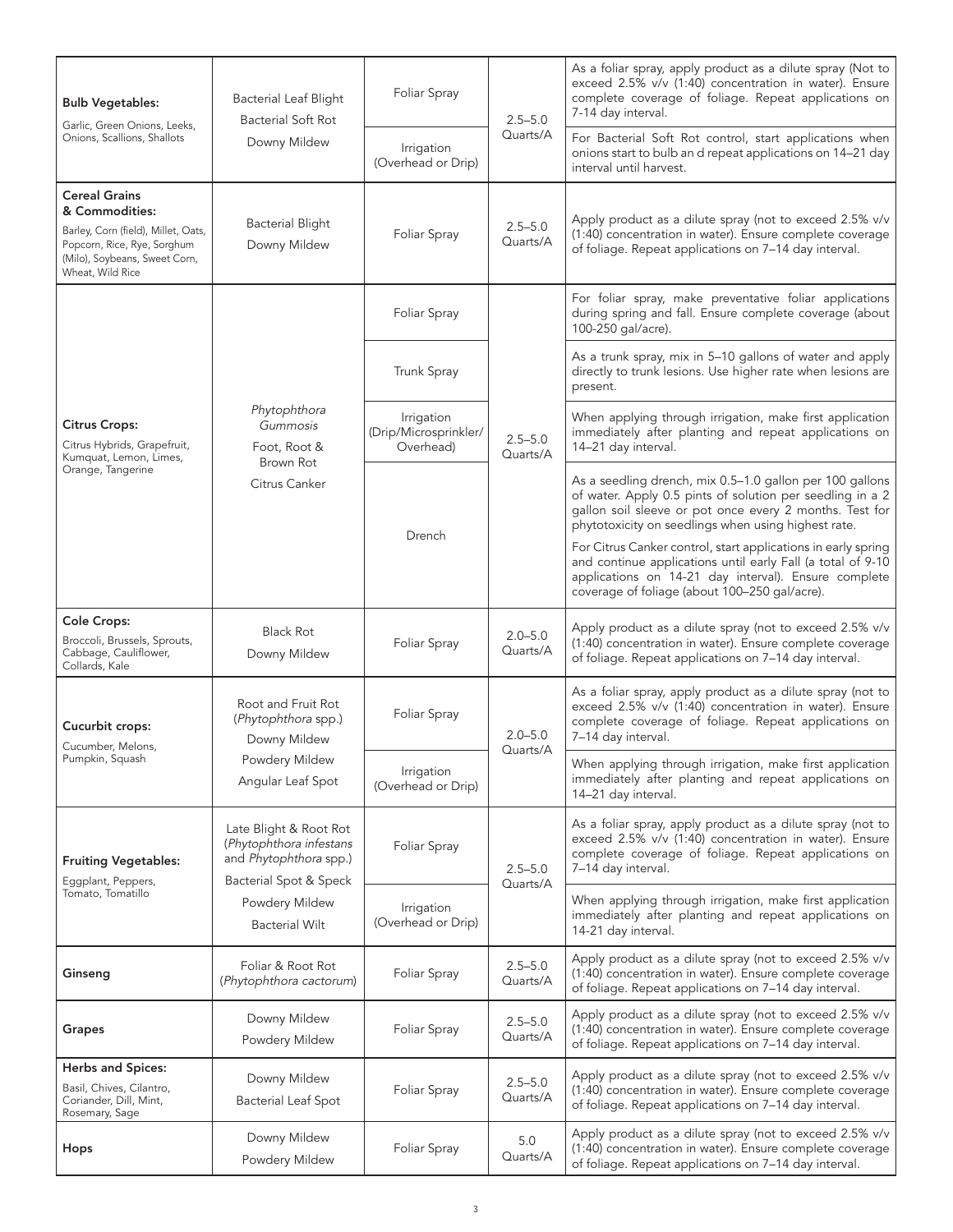|                                                                                                                               |                                                                                                                                                                                                             | Foliar Spray                                                                |                                           | As a foliar spray, apply product as a dilute spray (not to<br>exceed 2.5% v/v (1:40) concentration in water). Ensure<br>complete coverage of foliage. Repeat applications on<br>7-14 day interval.                                                                                                                                                                        |
|-------------------------------------------------------------------------------------------------------------------------------|-------------------------------------------------------------------------------------------------------------------------------------------------------------------------------------------------------------|-----------------------------------------------------------------------------|-------------------------------------------|---------------------------------------------------------------------------------------------------------------------------------------------------------------------------------------------------------------------------------------------------------------------------------------------------------------------------------------------------------------------------|
| Kiwifruit                                                                                                                     | Phytophthora<br>Root & Crown Rot                                                                                                                                                                            | Irrigation<br>(Overhead or Drip)                                            | $2.5 - 5.0$<br>Quarts/A                   | When applying through irrigation, make first application<br>immediately after planting and repeat applications on<br>14-21 day interval.                                                                                                                                                                                                                                  |
|                                                                                                                               |                                                                                                                                                                                                             | Root Dip                                                                    |                                           | As a root dip, use 2.0 quarts per 100 gallons of water.<br>Dip the roots for at least 30 seconds and plant within 24<br>hrs after dipping.                                                                                                                                                                                                                                |
| Leafy Vegetables:<br>Arugula, Celery, Chicory<br>Root, Endive, Fennel, Lettuce<br>Spinach, Rhubarb, Radicchio,<br>Swiss Chard | <b>Bacterial Leaf Spot</b><br>Downy Mildew<br>Powdery Mildew                                                                                                                                                | Foliar Spray                                                                | $1.0 - 5.0$<br>Quarts/A                   | Apply product as a dilute spray (not to exceed 2.5% v/v<br>(1:40) concentration in water). Ensure complete coverage<br>of foliage. Repeat applications on 7-14 day interval.                                                                                                                                                                                              |
| Legumes:<br>Chick Peas, Dry Beans, Lima<br>Beans, Peas, Snap Beans                                                            | <b>Bacterial Blight</b><br>Powdery Mildew<br>Pythium spp.<br>Downy Mildew                                                                                                                                   | Foliar Spray                                                                | $2.5 - 5.0$<br>Quarts/A                   | Apply product as a dilute spray (not to exceed 2.5% v/v<br>(1:40) concentration in water). Ensure complete coverage<br>of foliage. Repeat applications on 7-14 day interval.                                                                                                                                                                                              |
| Papaya                                                                                                                        | Phytophthora Root Rot                                                                                                                                                                                       | Foliar Spray                                                                | $2.5 - 5.0$<br>Quarts/A                   | Apply product as a dilute spray (not to exceed 2.5% v/v<br>(1:40) concentration in water). Ensure complete coverage<br>of foliage. Repeat applications on 7-14 day interval.                                                                                                                                                                                              |
|                                                                                                                               |                                                                                                                                                                                                             | Foliar Spray                                                                | $2.5 - 5.0$                               | Make 1-2 applications immediately after planting and re-<br>peat during pegging stage (60-90 days after planting).                                                                                                                                                                                                                                                        |
| Peanuts                                                                                                                       | Damping-off & Pod Rot<br>(Pythium spp.)                                                                                                                                                                     | Irrigation<br>(Overhead)                                                    | Quarts/A                                  | When applying through irrigation, make first application<br>immediately after planting and repeat applications on<br>14-21 day interval.                                                                                                                                                                                                                                  |
| Pineapple                                                                                                                     | Phytophthora Root<br>& Heart Rot                                                                                                                                                                            | Pre-Plant Dip                                                               | $2.5 - 5.0$<br>Quarts/A                   | As a pre-plant dip of slips, use 2.5 quarts per 100 gal-<br>lons of water. Dip the slips for at least 30 seconds prior<br>to planting.                                                                                                                                                                                                                                    |
|                                                                                                                               |                                                                                                                                                                                                             | Foliar Spray                                                                |                                           | For established planting, apply as a foliar spray using 100<br>gallons of spray mixture per acre. Ensure thorough coverage.<br>Repeat applications once a month.                                                                                                                                                                                                          |
| <b>Pome Fruit:</b><br>Apple, Pear, Loquat,<br>Mayhaw, Quince                                                                  | Root & Collar Rot<br>(Phytophthora cactorum)<br>Fire Blight<br>(Erwinia amylovora)<br>Fly Speck<br>Sooty Blotch                                                                                             | Foliar Spray                                                                | $1.3 - 5.0$<br>Quarts/A                   | For Fire Blight control, make applications during bloom<br>and petal fall stages.<br>Apply product as a dilute spray (not to exceed 2.5% v/v (1:40)<br>concentration in water). Ensure thorough spray coverage.                                                                                                                                                           |
|                                                                                                                               | Late Blight<br>(Phytophtora infestans)                                                                                                                                                                      | Foliar Spray                                                                | $2.5 - 10$<br>Quarts/A                    | As a foliar spray, apply once every 7-14 days depending<br>on disease conditions. Product can be rotated with other<br>fungicides labeled for Late Blight.                                                                                                                                                                                                                |
| Potato<br>Pre-Harvest                                                                                                         | Pink Rot<br>(Phytophthora<br>erythroseptica)<br>Pythium Leak (Pythium spp.)                                                                                                                                 | $4.0 - 10$<br>In-furrow<br>Quarts/A                                         |                                           | As In-furrow application, apply in a band directly over the<br>seed pieces prior to row closure using 5-10 gallons of wa-<br>ter per acre. Additional in-season foliar applications may<br>be necessary.                                                                                                                                                                  |
| Potato<br>Post-Harvest                                                                                                        | Pink Rot<br>(Phytophthora<br>erythroseptica)<br>Late Blight<br>(Phytophtora infestans)<br>Pythium Leak<br>(Pythium spp.)<br><b>Bacterial Soft Rot</b><br>Early Blight<br>Fusarium Tuber Rot<br>Silver Scurf | Post-harvest Spray/<br>Fog/Direct Injection<br>into humidification<br>water | $6.4 - 25.6$ fl.<br>oz/ton<br>of potatoes | As a spray, mix product in 0.25-1.0 gallon of water per<br>ton of potatoes (1:5 dilution). Ensure complete and even<br>coverage.<br>Use higher rates when high disease pressure is expected<br>due to wet conditions in the field.<br>As a fog, make first application immediately after pota-<br>toes are stored and repeat as necessary during the stor-<br>age season. |
|                                                                                                                               | Botrytis Storage Rot                                                                                                                                                                                        | Post-Harvest Spray                                                          | $2.56 - 12.8$<br>fl. oz./ton              | As a post-harvest spray, mix in 0.25-0.5 gallons of water<br>per ton and spray thoroughly before going into storage                                                                                                                                                                                                                                                       |
| <b>Sugar Beet</b>                                                                                                             | Bacterial Leaf Spot/<br>Leaf Blight<br>Pythium/Phytopthora<br>Root Rots                                                                                                                                     | Foliar Spray                                                                | $2.5 - 5.0$<br>Quarts/Ton                 | As a foliar spray, apply product as a dilute spray (not to<br>exceed 2.5% v/v (1:40) concentration in water). Ensure<br>thorough spray coverage.                                                                                                                                                                                                                          |
|                                                                                                                               |                                                                                                                                                                                                             | Irrigation                                                                  | $2.5 - 5.0$<br>Quarts/Ton                 | When applying through irrigation, make first application<br>immediately after planting and repeat applications on<br>14-21 day interval.                                                                                                                                                                                                                                  |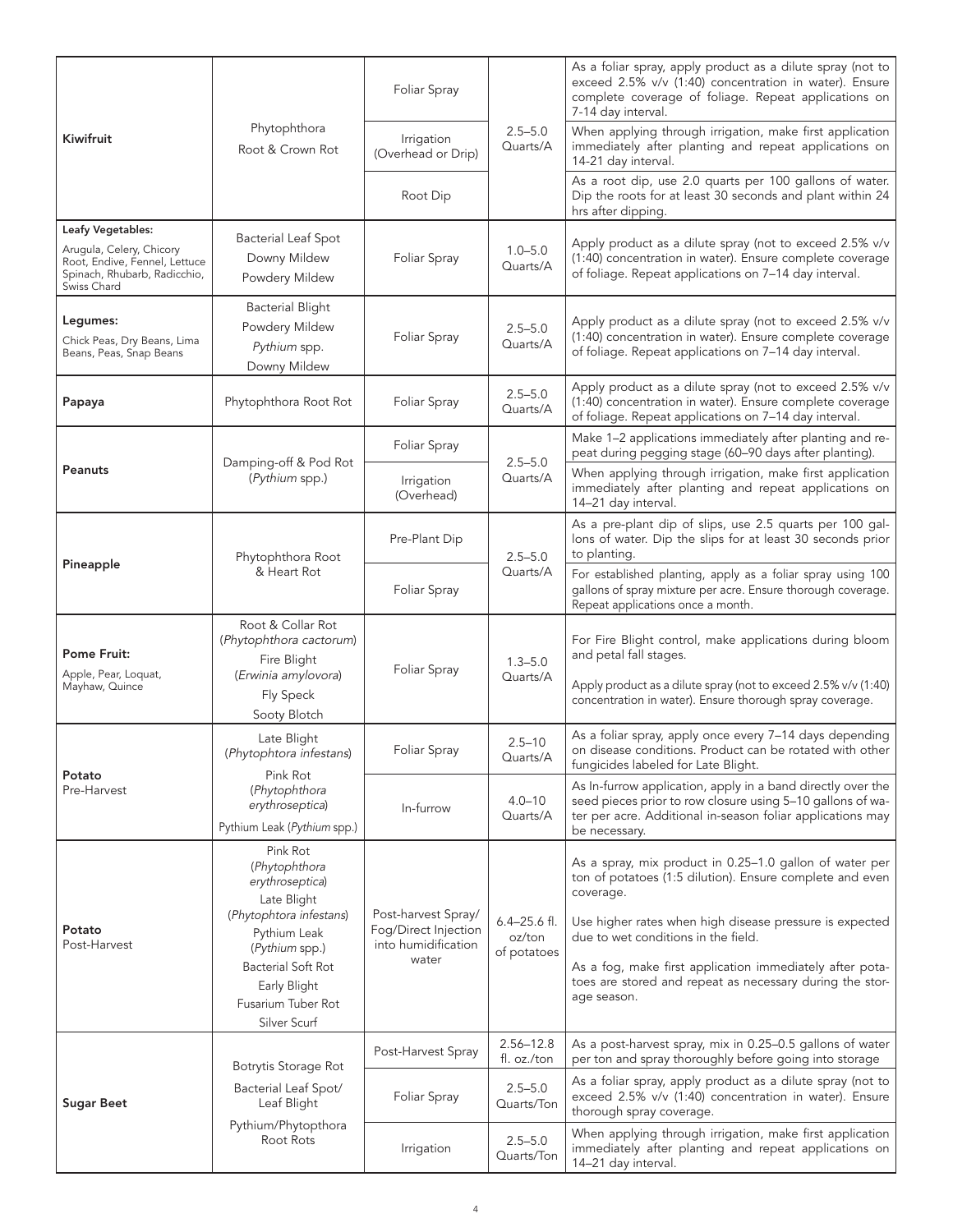| Other Root &<br><b>Tuber Vegetables:</b><br>Artichoke, Beet, Carrot,<br>Horseradish, Parsnip, Radish,        | <b>Bacterial Soft Rot</b><br><b>Bacterial Leaf Blight</b><br>Powdery Mildew   | Foliar Spray                  | $2.5 - 5.0$<br>Quarts/A | As a foliar spray, apply product as a dilute spray (not to<br>exceed 2.5% v/v (1:40) concentration in water). Ensure<br>thorough spray coverage.<br>When applying through irrigation, make first application                                          |
|--------------------------------------------------------------------------------------------------------------|-------------------------------------------------------------------------------|-------------------------------|-------------------------|-------------------------------------------------------------------------------------------------------------------------------------------------------------------------------------------------------------------------------------------------------|
| Rutabaga, Sweet Potato,<br>Taro, Turnip, Yams                                                                | Pythium/Phytophthora spp.                                                     | Irrigation<br>(Overhead/Drip) |                         | immediately after planting and repeat applications on<br>14-21 day interval as required.                                                                                                                                                              |
| <b>Stone Fruit:</b>                                                                                          | <b>Bacterial Canker</b><br>Powdery Mildew                                     | Foliar Spray                  | $2.5 - 5.0$<br>Quarts/A | As a foliar spray, apply product as a dilute spray (not to<br>exceed 2.5% v/v (1:40) concentration in water). Ensure<br>thorough spray coverage.                                                                                                      |
| Peach, Plum, Prune                                                                                           | Apricot, Cherry, Nectarine,<br>Phytophthora Root<br>& Crown Rot               | Irrigation<br>(Overhead/Drip) |                         | When applying through irrigation, make first application<br>immediately after planting and repeat applications on<br>14-21 day interval.                                                                                                              |
|                                                                                                              | Angular Leaf Spot<br>Powdery Mildew                                           |                               |                         | As a foliar spray, apply product as a dilute spray (not to<br>exceed 2.5% v/v (1:40) concentration in water). Ensure<br>thorough spray coverage. Repeat applications on 7-14<br>day interval as required.                                             |
| Strawberry                                                                                                   | Red Stele<br>(Phytophthora fragariae)<br>Leather Rot                          | Pre-planting Dip              | $2.5 - 5.0$<br>Quarts/A | As a pre-plant dip, use 2.5 quarts per 100 gallons of<br>water. Dip roots and crowns for at least 2 minutes prior<br>to planting.                                                                                                                     |
|                                                                                                              | (Phytophthora cactorum)<br>Phytophthora Crown Rot                             | Irrigation (Drip)             |                         | When applying through irrigation, make first application<br>immediately after planting and repeat applications on<br>14-21 day interval as required.                                                                                                  |
| <b>Tobacco</b>                                                                                               | <b>Black Shank</b><br>(Phytophthora spp.)                                     | Foliar Spray                  | $2.5 - 5.0$<br>Quarts/A | As a foliar spray, apply product as a dilute spray (not to ex-<br>ceed 2.5% v/v (1:40) concentration in water) after transplants<br>have been established. Ensure thorough spray coverage. Re-<br>peat applications on 7-14 day interval as required. |
|                                                                                                              | <b>Bacterial Canker</b><br>Powdery Mildew<br>Phytophthora Root<br>& Crown Rot | Foliar Spray                  |                         | As a foliar spray, apply product as a dilute spray (not to<br>exceed 2.5% v/v (1:40) concentration in water). Ensure<br>thorough spray coverage. Repeat applications on 7-14<br>day interval as required.                                             |
| <b>Tree Nuts:</b><br>Almond, Brazil Nut, Cashew,<br>Filbert, Macadamia, Pecan<br>Pistachio, Walnut<br>Blight | Almond Pruning-Wound<br>Cankers                                               | Paint or Spray                | $2.5 - 5.0$<br>Quarts/A | As a paint/spray, apply diluted solution to the pruning<br>wound area.                                                                                                                                                                                |
|                                                                                                              | (Phytophthora syringae.)<br>Phytophthora Raceme<br>Pecan Scab                 | Irrigation<br>(Overhead/Drip) |                         | When applying through irrigation, make first application<br>immediately after planting and repeat applications on<br>14-21 day interval.                                                                                                              |

#### **ORNAMENTALS**

Apply this product for effective control of Downy Mildew, diseases caused by Phytophthora spp. and Pythium spp., Sudden Oak Death of ornamentals in landscapes and bacterial diseases caused by certain pathovars of Xanthamonas and Pseudomonas spp. Apply OxiPhos to plants such as Aglaonema, Aphelandra, Arborvitae, Azaleas, Bougainvillea, Boxwood, Cattelya skinneri, Ceanothus, Cotoneaster, Cissus, Diffenbachia, English ivy, Eucalyptus, Ficus, Hibiscus, Japanese andromeda, Japanese Holly, Leather leaf Fern, Peperomia, Photinia, Pittosporum, Philodendron, Pieris, Pothos, Rhododendron, Roses (container, landscape, mini varieties), Schefflera, Sedum, Sempervivum, Syngonium, Spathiphyllum, Taxus media, and Zygocactus. Make applications before disease development and in conjunction with good cultural management practices. Use higher rate of application when disease pressure is severe. To prevent plant injury, do not exceed the rates or application frequency. Do not apply to plants that are heat or moisture stressed.

| <b>Disease</b>                                                                        | <b>Application Method</b> | <b>Dilution Rate</b>                              | <b>Application Rate</b>                                                            | <b>Directions</b>                                                                                                                                                                 |
|---------------------------------------------------------------------------------------|---------------------------|---------------------------------------------------|------------------------------------------------------------------------------------|-----------------------------------------------------------------------------------------------------------------------------------------------------------------------------------|
| Foliar Spray<br>Downy Mildew<br>Soil Drench                                           |                           | 1:100-1:300                                       | 1.3-4.0 Quarts of OxiPhos<br>per 100 gallons of water                              | Apply at first sign of disease and repeat as need-<br>ed at 7-14 day interval. Ensure thorough wetness<br>of all foliage. Use the higher rate when disease<br>pressure is severe. |
|                                                                                       | 1:500-1:1,000             | $12.8 - 25.6$ fl. oz.<br>per 100 gallons of water | As a drench, apply 1–2 pints of mixed solution per<br>sq. ft. Repeat as necessary. |                                                                                                                                                                                   |
| <b>Bacterial Blight</b><br>Bacterial Leaf Spot<br>Phytophthora spp.<br>& Pythium spp. | Foliar Spray              | 1:100-1:300                                       | 1.3-4.0 Quarts of OxiPhos<br>per 100 gallons of water                              | Apply at first sign of disease and repeat as need-<br>ed at 7-14 day interval. Ensure thorough wetness<br>of all foliage. Use the higher rate when disease<br>pressure is severe. |
|                                                                                       | Soil Drench               | 1:500-1:1,000                                     | 12.8–25.6 fl. oz. per<br>100 gallons of water                                      | As a drench, apply 1-2 pints of mixed solution per<br>sq. ft. Repeat as necessary.                                                                                                |
|                                                                                       | Transplant Dip            | 1:500                                             | 2.56 fl. oz . per 10<br>gallons of water                                           | Dip the transplants for at least 30 seconds imme-<br>diately before transplanting. Ensure root mass is<br>thoroughly wet.                                                         |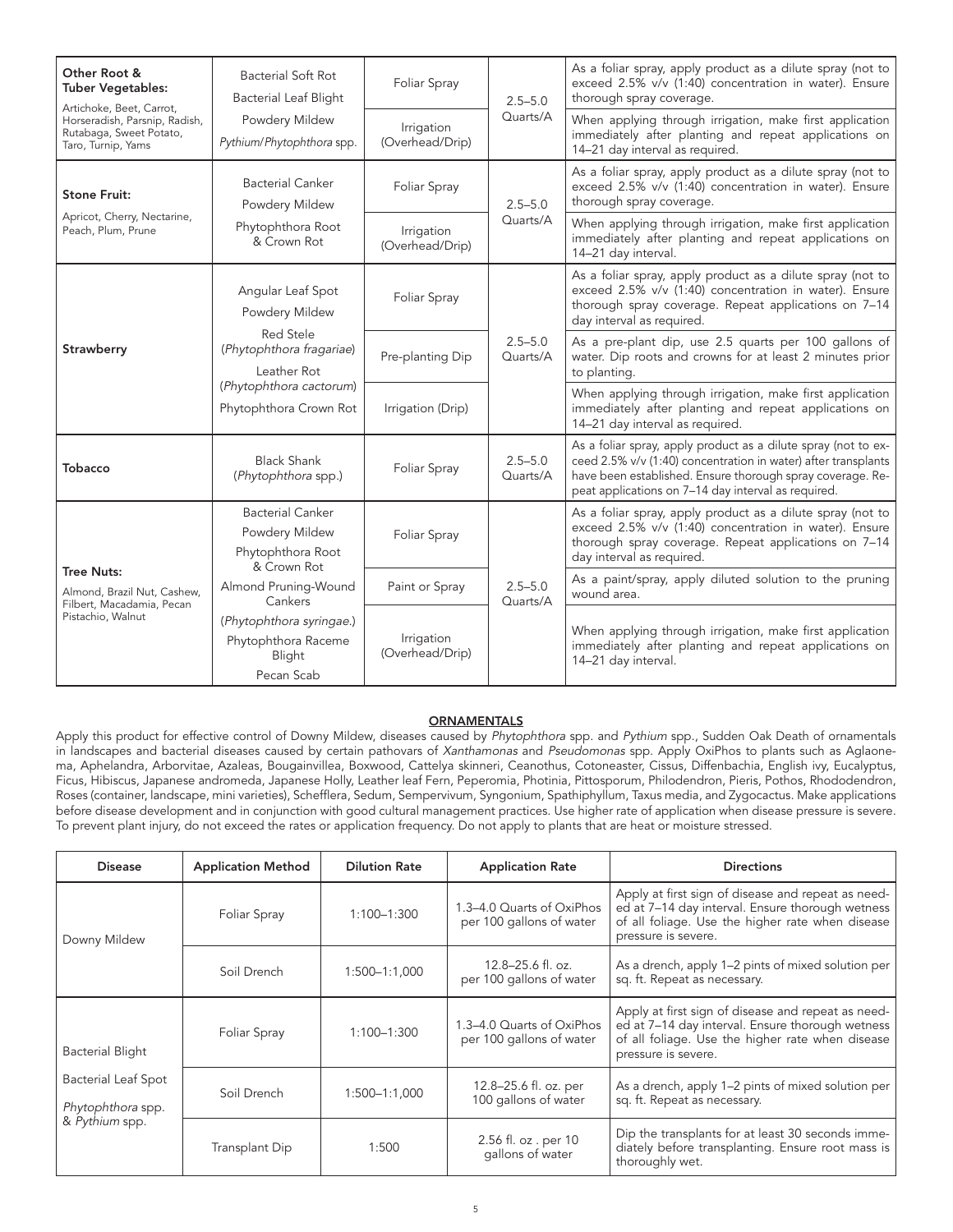#### BEDDING PLANTS

Apply OxiPhos for effective control of Downy Mildew and diseases caused by Phytophthora spp. and Pythium spp. in bedding plants. Use on bedding plant species such as Ageratum, Algerian Ivy, Anthurium, Artemesia, Aster, Begonia, Baby's Breath, Caladium, Carnation, Chrysanthemum, Columbine, Coleus, Daisy, Delphinium, Easter Lily, English Ivy, Foxglove, Gaillardia, Geranium, Gloxinia, Impatiens, Marigold, Petunia, Pansy, Phlox, Pinks, Poinsettia, Primrose, Prostrate Rosemary, Salvia, Snapdragon, Vinca, Verbena, and Zinnia. Make applications before disease development and in conjunction with good cultural management practices. Use higher rate of application when disease pressure is severe. To prevent plant injury, do not exceed the rates or application frequency. Do not apply to plants that are heat or moisture stressed.

| <b>Disease</b>                                                                               | <b>Application Method</b> | <b>Dilution Rate</b>                          | <b>Application Rate</b>                                                              | <b>Directions</b>                                                                                                                                                                 |
|----------------------------------------------------------------------------------------------|---------------------------|-----------------------------------------------|--------------------------------------------------------------------------------------|-----------------------------------------------------------------------------------------------------------------------------------------------------------------------------------|
| Foliar Spray<br>Downy Mildew<br>Soil Drench                                                  |                           | 1:100-1:300                                   | 1.3-4.0 Quarts of OxiPhos<br>per 100 gallons of water                                | Apply at first sign of disease and repeat as<br>needed at 7-14 day interval. Ensure thor-<br>ough wetness of all foliage. Use the higher<br>rate when disease pressure is severe. |
|                                                                                              | $1:500 - 1:1,000$         | 12.8-25.6 fl. oz.<br>per 100 gallons of water | As a drench, apply 1-2 pints of mixed solu-<br>tion per sq. ft. Repeat as necessary. |                                                                                                                                                                                   |
| <b>Bacterial Blight</b><br><b>Bacterial Leaf Spot</b><br>Phytophthora spp.<br>& Pythium spp. | Foliar Spray              | 1:100-1:300                                   | 1.3-4.0 Quarts of OxiPhos<br>per 100 gallons of water                                | Apply at first sign of disease and repeat as<br>needed at 7-14 day interval. Ensure thor-<br>ough wetness of all foliage. Use the higher<br>rate when disease pressure is severe. |
|                                                                                              | Soil Drench               | $1:500 - 1:1,000$                             | 12.8–25.6 fl. oz. per<br>100 gallons of water                                        | As a drench, apply 1-2 pints of mixed solu-<br>tion per sq. ft. Repeat as necessary.                                                                                              |
|                                                                                              | Transplant Dip            | 1:500                                         | 2.56 fl. oz . per 10<br>gallons of water                                             | Dip the transplants for at least 30 seconds<br>immediately before transplanting. Ensure<br>root mass is thoroughly wet.                                                           |

| <b>CONIFERS</b>          |                           |                      |                                                         |                                                                                                                                                                                   |  |
|--------------------------|---------------------------|----------------------|---------------------------------------------------------|-----------------------------------------------------------------------------------------------------------------------------------------------------------------------------------|--|
| <b>Disease</b>           | <b>Application Method</b> | <b>Dilution Rate</b> | <b>Application Rate</b>                                 | <b>Directions</b>                                                                                                                                                                 |  |
| Phytophthora<br>Root Rot | Foliar Spray              | $1:100 - 1:300$      | 1.3–4.0 Quarts of OxiPhos  <br>per 100 gallons of water | Apply at first sign of disease and repeat as<br>needed at 7-14 day interval. Ensure thor-<br>ough wetness of all foliage. Use the higher<br>rate when disease pressure is severe. |  |
|                          | Soil Drench               | $1:500 - 1:1,000$    | 12.8-25.6 fl. oz.<br>per 100 gallons of water           | As a drench, apply 1-2 pints of mixed solu-<br>tion per sq. ft. Repeat as necessary.                                                                                              |  |
|                          | Transplant Dip            | 1:500                | 2.56 fl. oz . per 10<br>gallons of water                | Dip the transplants for at least 30 seconds<br>immediately before transplanting. Ensure<br>root mass is thoroughly wet.                                                           |  |

#### **TURF**

Apply this product to turf grasses, such as those found on golf courses and sod farms, for the control of Pythium diseases and Yellow Tuft.

| <b>Disease</b>                             | <b>Application Method</b> | <b>Application Rate</b>               | <b>Directions</b>                                                                                                                                                                                                    |
|--------------------------------------------|---------------------------|---------------------------------------|----------------------------------------------------------------------------------------------------------------------------------------------------------------------------------------------------------------------|
| Pythium Blight<br><sup>1</sup> Yellow Tuft | Foliar Spray              | 8.0-12.0 fl. oz. per<br>1,000 sq. ft. | Apply in 1-5 gallons of water per 1,000 sq. ft. Ensure foliage is thoroughly<br>wet. Repeat as required at 14-21 day application interval. Do not irrigate<br>or mow treated areas until spray has completely dried. |

#### **CHEMIGATION**

#### General Requirements -

- 1.Apply this product only through a drip system or sprinkler including center pivot, lateral move, end tow, side (wheel) roll, traveler, big gun, solid set, hand move, flood (basin), furrow, border or drip (trickle) irrigation systems. Do not apply this product through any other type of irrigation system.
- 2. Crop injury, lack of effectiveness, or illegal pesticide residues in the crop can result from non-uniform distribution of treated water.
- 3. If you have questions about calibration, contact State Extension Service specialists, equipment manufacturers or other experts.
- 4. Do not connect an irrigation system (including greenhouse systems) used for pesticide application to a public water system unless the pesticide label-prescribed safety devices for public water systems are in place.
- 5.A person knowledgeable of the chemigation system and responsible for its operation, or under the supervision of the responsible person, shall shut the system down and make necessary adjustments as needed.
- 6. Posting of areas to be chemigated is required when 1) any part of a treated area is within 300 feet of sensitive areas such as residential areas, labor camps, businesses, day care centers, hospitals, in-patient clinics,

nursing homes or any public areas such as schools, parks, playgrounds, or other public facilities not including public roads, or 2) when the chemigated area is open to the public such as golf courses or retail greenhouses.

- 7. Posting must conform to the following requirements.Treated areas shall be posted with signs at all usual points of entry and along likely routes of approach from the listed sensitive areas. When there are no usual points of entry, signs must be posted in the corners of the treated areas and in any other location affording maximum visibility to sensitive areas. The printed side of the sign must face away from the treated area towards the sensitive area. The signs shall be printed in English. Signs must be posted prior to application and must remain posted until foliage has dried and soil surface water has disappeared. Signs may remain in place indefinitely as long as they are composed of materials to prevent deterioration and maintain legibility for the duration of the posting period.
- 8.All words shall consist of letters at least 2.5 inches tall, and all letters and the symbol shall be a color which sharply contrasts with their immediate background. At the top of the sign shall be the words KEEP OUT, followed by an octagonal stop sign symbol at least 8 inches in diameter containing the word STOP. Below the symbol shall be the words PESTI-CIDES IN IRRIGATION WATER.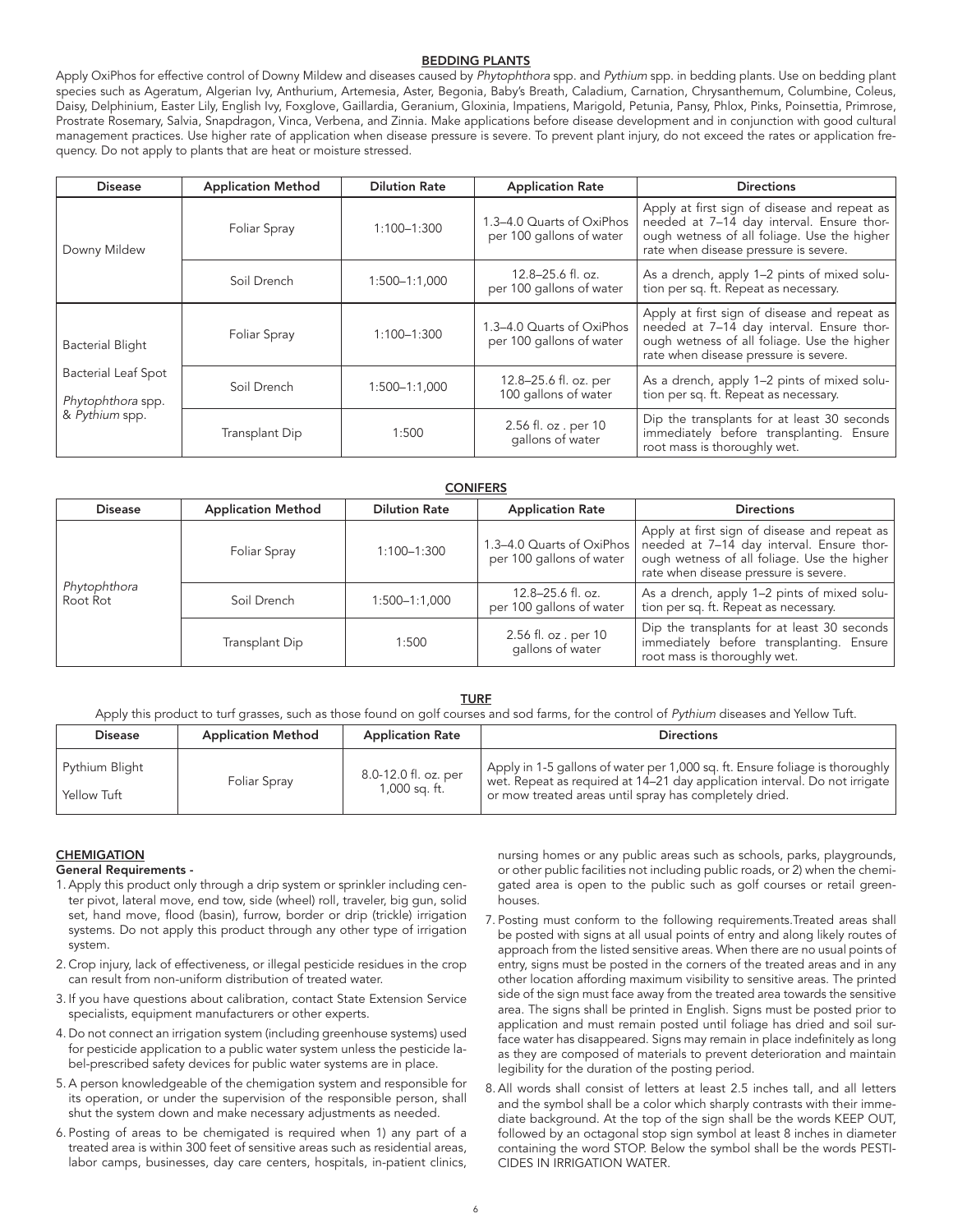#### SPECIFIC REQUIREMENTS FOR CHEMIGATION SYSTEMS CONNECTED TO PUBLIC WATER SYSTEMS -

- 1. Public water system means a system for the provision to the public of piped water for human consumption if such system has at least 15 service connections or regularly serves an average of at least 25 individuals daily at least 60 days out of the year.
- 2. Chemigation systems connected to public water systems must contain a functional, reduced-pressure zone, backflow preventer (RPZ) or the functional equivalent in the water supply line upstream from the point of pesticide introduction. As an option to the RPZ, the water from the public water system must be discharged into a reservoir tank prior to pesticide introduction. There shall be a complete physical break (air gap) between the outlet end of the fill pipe and the top or overflow rim of the reservoir tank of at least twice the inside diameter of the fill pipe.
- 3. The pesticide injection pipeline must contain a functional, automatic, quick-closing check valve to prevent the flow of fluid back toward the injection pump.
- 4. The pesticide injection pipeline must contain a functional, normally closed, solenoid-operated valve located on the intake side of the injection pump and connected to the system interlock to prevent fluid from being withdrawn from the supply tank when the irrigation system is either automatically or manually shut down.
- 5. The system must contain functional interlocking controls to automatically shut off the pesticide injection pump when the water pump motor stops or in cases where there is no water pump, when the water pressure decreases to the point where pesticide distribution is adversely affected.
- 6. Systems must use a metering pump, such as a positive displacement injection pump (e.g., diaphragm pump) effectively designed and constructed of materials that are compatible with pesticides and capable of being fitted with a system interlock.
- 7. Do not apply when wind speed favors drift beyond the area intended for treatment.

#### SPECIFIC REQUIREMENTS FOR SPRINKLER CHEMIGATION -

- 1. The system must contain a functional check valve, vacuum relief valve and low-pressure drain appropriately located on the irrigation pipeline to prevent water source contamination from backflow.
- 2. The pesticide injection pipeline must contain a functional, automatic, quick-closing check valve to prevent the flow of fluid back toward the injection pump.
- 3. The pesticide injection pipeline must also contain a functional, normally closed, solenoid-operated valve located on the intake side of the injection pump and connected to the system interlock to prevent fluid from being withdrawn from the supply tank when the irrigation system is either automatically or manually shut down.
- 4. The system must contain functional interlocking controls to automatically shut off the pesticide injection pump when the water pump motor stops.
- 5. The irrigation line or water pump must include a functional pressure switch which will stop the water pump motor when the water pressure decreases to the point where pesticide distribution is adversely affected.
- 6. Systems must use a metering pump, such as a positive displacement injection pump (e.g., diaphragm pump) effectively designed and constructed of materials that are compatible with pesticides and capable of being filled with a system interlock.
- 7. Do not apply when wind speed favors drift beyond the area intended for treatment.

#### SPECIFIC REQUIREMENTS FOR FLOOD (BASIN), FURROW AND BOR-DER CHEMIGATION -

- 1. Systems using a gravity flow pesticide dispensing system must meter the pesticide into the water at the head of the field and downstream of a hydraulic discontinuity such as a drop structure or weir box to decrease potential for water source contamination from backflow if water flow stops.
- 2. The systems utilizing a pressurized water and pesticide injection system must meet the following requirements:
	- a. The system must contain a functional check valve, vacuum relief valve and low-pressure drain appropriately located on the irrigation pipeline to prevent water source contamination from backflow.
- b. The pesticide injection pipeline must contain a functional, automatic, quick-closing check valve to prevent the flow of fluid back toward the injection pump.
- c. The pesticide injection pipeline must also contain a functional, normally closed, solenoid-operated valve located on the intake side of the injection pump and connected to the system interlock to prevent fluid from being withdrawn from the supply tank when the irrigation system is either automatically or manually shut down.
- d. The system must contain functional interlocking controls to automatically shut off the pesticide injection pump when the water pump motor stops.
- e. The irrigation line or water pump must include a functional pressure switch which will stop the water pump motor when the water pressure decreases to the point where pesticide distribution is adversely affected.
- f. Systems must use a metering pump, such as a positive displacement injection pump (e.g., diaphragm pump) effectively designed and constructed of materials that are compatible with pesticides and capable of being filled with a system interlock.

#### SPECIFIC REQUIREMENTS FOR DRIP (TRICKLE) CHEMIGATION -

- 1. The system must contain a functional check valve, a vacuum relief valve and low-pressure drain appropriately located on the irrigation pipeline to prevent water source contamination from backflow.
- 2. The pesticide injection pipeline must contain a functional, automatic, quick-closing check valve to prevent the flow of fluid back toward the injection pump.
- 3. The pesticide injection pipeline must also contain a functional, normally closed, solenoid-operated valve located on the intake side of the injection pump and connected to the system interlock to prevent fluid from being withdrawn from the supply tank when the irrigation system is either automatically or manually shut down.
- 4. The system must contain functional interlocking controls to automatically shut off the pesticide injection pump when the water pump motor stops.
- 5. The irrigation line or water pump must include a functional pressure switch which will stop the water pump motor when the water pressure decreases to the point where pesticide distribution is adversely affected.
- 6. Systems must use a metering pump, such as a positive displacement injection pump (e.g., diaphragm pump) effectively designed and constructed of materials that are compatible with pesticides and capable of being filled with a system interlock.

#### APPLICATION INSTRUCTIONS -

- 1. Remove scale, pesticide residues, and other foreign matter from the chemical supply tank and entire injector system. Flush with clean water until no scale or pesticide residues are present. Failure to provide a clean tank, void of scale or residues may cause product to lose effectiveness or strength.
- 2. Determine the treatment rates as indicated in the directions for use and make proper dilutions.
- 3. Prepare a solution in the chemical tank by filling the tank with the required amount of water and then adding product as required. The product will immediately go into suspension without any agitation.
- 4. Do not apply OxiPhos in conjunction with any other pesticides or fertilizers; this has the potential to cause reduced performance of the product.

#### STORAGE AND DISPOSAL

Do not contaminate water, food, or feed by storage or disposal.

PESTICIDE STORAGE: Store in original containers in a cool, well-vented area, away from direct sunlight. Do not allow product to become overheated in storage. This may cause increased degradation of the product, which will decrease product effectiveness. In case of spill, flood area with large quantities of water. Do not store in a manner where cross-contamination with other pesticides or fertilizers could occur.

PESTICIDE DISPOSAL: Pesticide wastes may be hazardous. Improper disposal of excess pesticide, spray mixture, or rinsate is a violation of Federal Law. If these wastes cannot be disposed of by use according to label directions, contact your State Pesticide or Environmental Control Agency, or the Hazardous Waste Representative at the nearest EPA Regional Office for guidance.